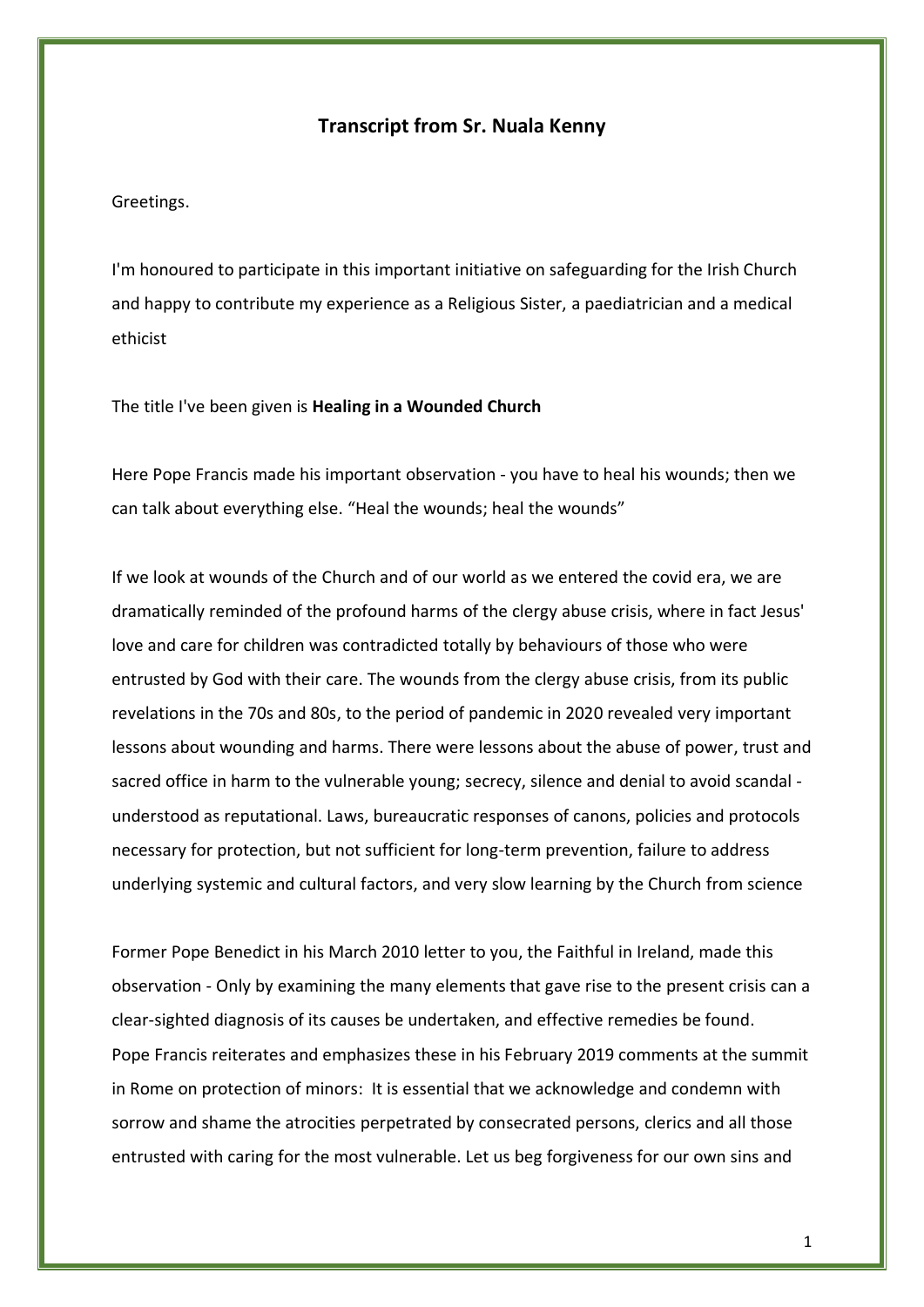the sins of others, acknowledge the errors, the crimes and the wounds, be more open and committed along a journey of renewed conversion

This is about atonement - an atonement requires much. First apology and repentance, which itself demands conversion of minds and hearts; care for victims - and not just retributive justice in a legal system but restorative justice for their healing. It requires policies and protocols to develop safeguarding environments, and education of clergy and lay as to the magnitude of the harms of sexual abuse to children and youth; but it also requires that we address underlying issues that are both theological, practical and organizational in the Church

So, as we ended 2019 and entered 2020, vulnerability became a new experience for all; the vulnerability of the coronavirus globally not only compounded the wounds of abuse, but revealed a whole other set of wounds in the pandemic Church. It then raised the notion of vulnerability and wounding to a new level. Vulnerability is understood as inevitable, not optional, in our being, embodied in flesh and bone, and embedded in families and communities. Vulnerability is a condition of the moral life, trusting in others and learning that relations of dependence are open to loss and even abuse. Jesus became vulnerable for us

So, the Church entered the pandemic of 2020, not from a position of strength and health, but from a position of weakness and wounding from the clergy abuse crisis, and the deep revelations of theological and organizational issues therein

But as we then look at the wounds that became more evident in 2020 in the chaos and confusion of covid, we see unprecedented losses in the aging Church of the global North the West - losses of both priests and people. We see a shift from the euro-centric Church to a global reality. We see the profound loss of religious experience and affiliation for the young. We have witnessed a new understanding of our complicity in colonialism racism and white privilege in the Church, and we have experienced loss of political prestige and power in this time.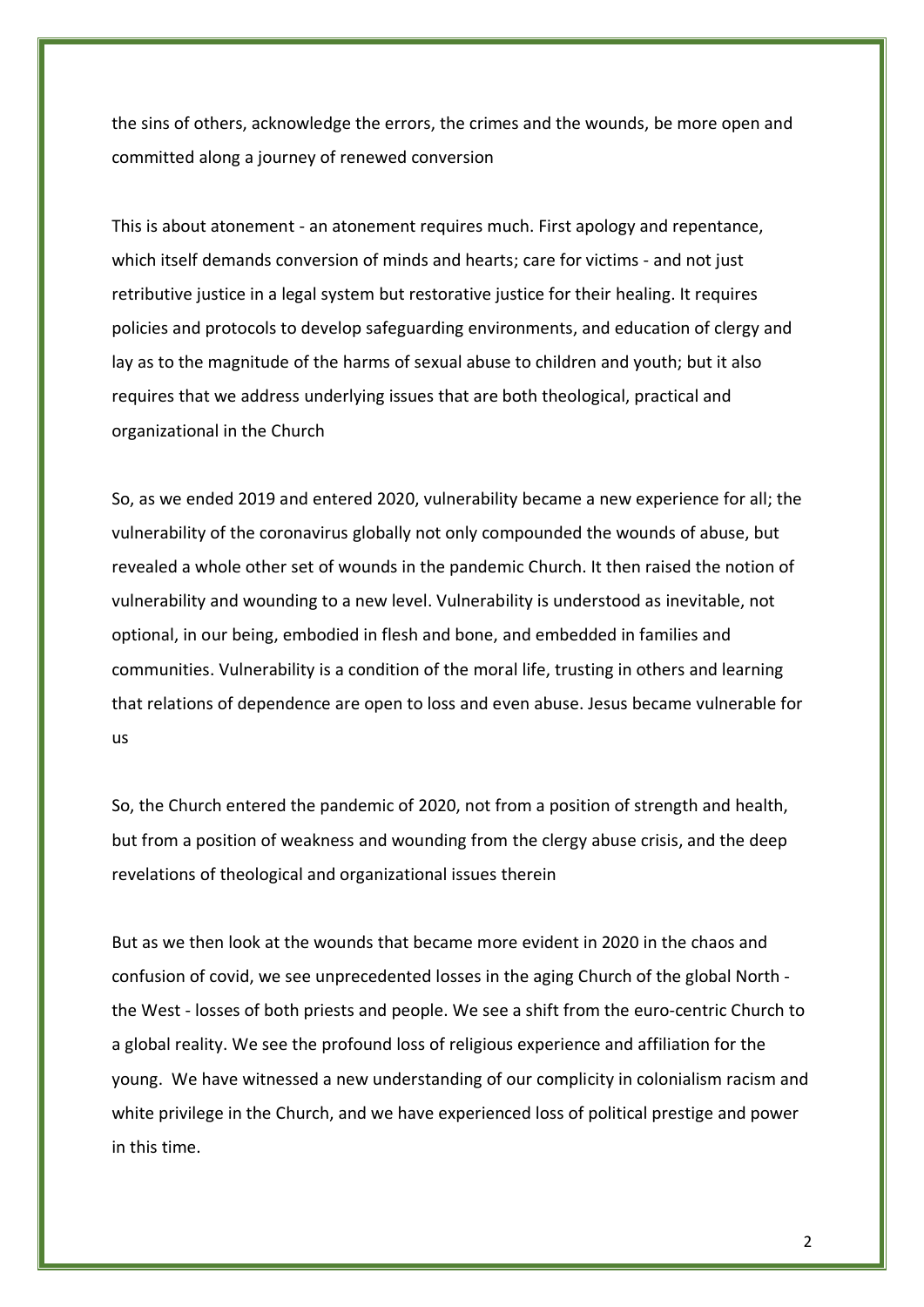For the Church to be a healer, she must recognize she is a wounded one; and this calls for us to return to the prophetic tradition. The prophets taught us in their long journey of faith that lamentation - weeping for our sins and our losses - is crucial, and that we must weep and mourn together.

They also taught us that prophetic criticism demands not future telling, but asking us to look at who it is God called us to be and who we have become - and repent. But it also calls us to prophetic imagination; imagine who and what and how we could become, if we returned to being the people God has called us to be

At the same time as this call to prophetic is crucial to healing wounds, Pope Francis reminds us of the obstacles to the prophetic. Narcissism makes you look at yourself constantly in the mirror; discouragement leads to complaining, and pessimism to thinking everything is dark and bleak These three things close the door to the Holy Spirit

So, as a doctor thinking of the deep wounds of the Church before we entered covid, now magnified and complicated by covid - as a doctor you would ask what's my prognosis for healing? Can we heal the wounds?

I would list here serious issues – tragedy, fatigue and burnout from all in the Church, all in society. Ongoing silence, and denial of the pain and the suffering, especially by clerics and many in the Church. Polarizing divisions about the Church of the poor - or the Church of the rich, exemplified most egregiously and tragically in the country of my birth, the United States, where the Church has been complicit in privilege.

The challenge to re-found our understanding of the Church from an organization to a community of missionary disciples of Christ, and to rekindle hope in the Resurrection and belief in the Holy Spirit - this is in a time of apparent desolation and loss, and wounding beyond comprehension - a Calvary moment